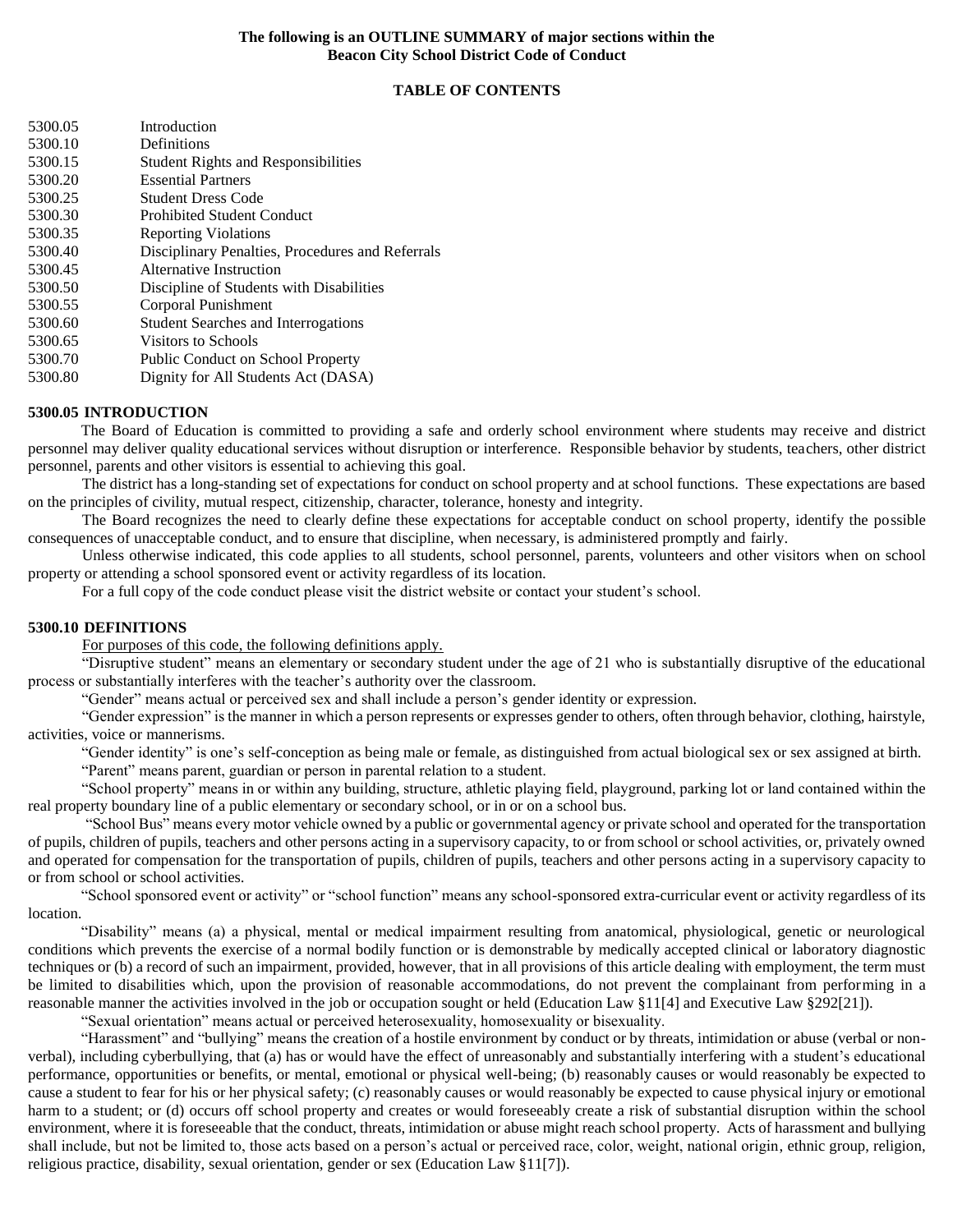"Violent student" means a student under the age of 21 who:

- 1. Commits, threatens or attempts an act of violence upon a school employee.
- 2. Commits, threatens, or attempts while on school property or at a school function, an act of violence upon another student or any other person lawfully on school property or at the school function.
- 3. Possesses, displays, or threatens, while on school property or at a school function, a weapon or what appears to be a weapon.
- 4. Knowingly and intentionally damages or destroys school district property or the personal property of any school employee or any person lawfully on school property or at a school function.

"Weapon" means a firearm as defined in 18 USC §921 for purposes of the Gun-Free Schools Act. It also means any gun (including fake, paintball, or BB gun), knife or knife-like object, box cutter, explosive, instrument or substance that can cause physical injury or death.

## **5300.15 STUDENT RIGHTS AND RESPONSIBILITIES**

## **A. Student Rights**

The district is committed to safeguarding the rights given to all students under federal and state law and district policy. In addition, to promote a safe, healthy, orderly and supportive school environment, all district students have the right to:

- 1. Take part in all district activities on an equal basis regardless of actual or perceived race, weight, color, national origin, ethnic group, religion, religious practice, gender identity or sexual orientation, sex or disability.
- 2. Present their version of the relevant events to school personnel authorized to impose a disciplinary penalty in connection with the imposition of the penalty.
- 3. Access school policies, regulations and rules and, when necessary, receive an explanation of those rules from school personnel.

## B. **Student Responsibilities**

## All district students have the responsibility to:

- 1. Contribute to maintaining a safe, supportive and orderly school environment that is conducive to learning and to show respect to other persons regardless of actual or perceived race, weight, color, national origin, ethnic group, religion, religious practice, gender identity or sexual orientation, sex or disability and to property.
- 2. Be familiar with and abide by district policies, rules and regulations dealing with student conduct.
- 3. Attend school every day unless they are legally excused and be in class, on time, and prepared to learn.
- 4. Work to the best of their ability in all academic and extracurricular pursuits and strive toward their highest level of achievement possible. React to direction given by teachers, administrators and other school personnel in a respectful, positive manner.
- 5. Work to develop mechanisms to manage their anger.
- 6. Ask questions when they do not understand.
- 7. Seek help in solving problems.
- 8. Dress appropriately for school and school sponsored events or activities.
- 9. Accept responsibility for their actions.
- 10. Conduct themselves as representatives of the district when participating in or attending school-sponsored extracurricular events and to hold themselves to the highest standards of conduct, demeanor, and sportsmanship.

## **5300.20 ESSENTIAL PARTNERS**

## **A. Parents**

- All parents are expected to:
- 1. Recognize that the education of their child(ren) is a joint responsibility of the parents and the school community and collaborate with the district to optimize their child's educational opportunities.
- 2. Send their children to school ready to participate and learn.
- 3. Ensure their children attend school regularly and on time.
- 4. Ensure absences are excused.
- 5. Ensure their children are dressed and groomed in a manner consistent with the student dress code.
- 6. Help their children understand that in a democratic society appropriate rules are required to maintain a safe, orderly environment.
- 7. Know school rules and help their children understand them so that their children can help create a safe, supportive school environment.
- 8. Convey to their children a supportive attitude toward education and the district.
- 9. Build positive, constructive relationships with teachers, other parents and their children's friends.
- 10. Help their children deal effectively with peer pressure.
- 11. Inform school officials of changes in the home situation that may affect student conduct or performance.
- 12. Provide a place for study and ensure homework assignments are completed.
- 13. Follow the Code of Conduct at all school sponsored events or activities.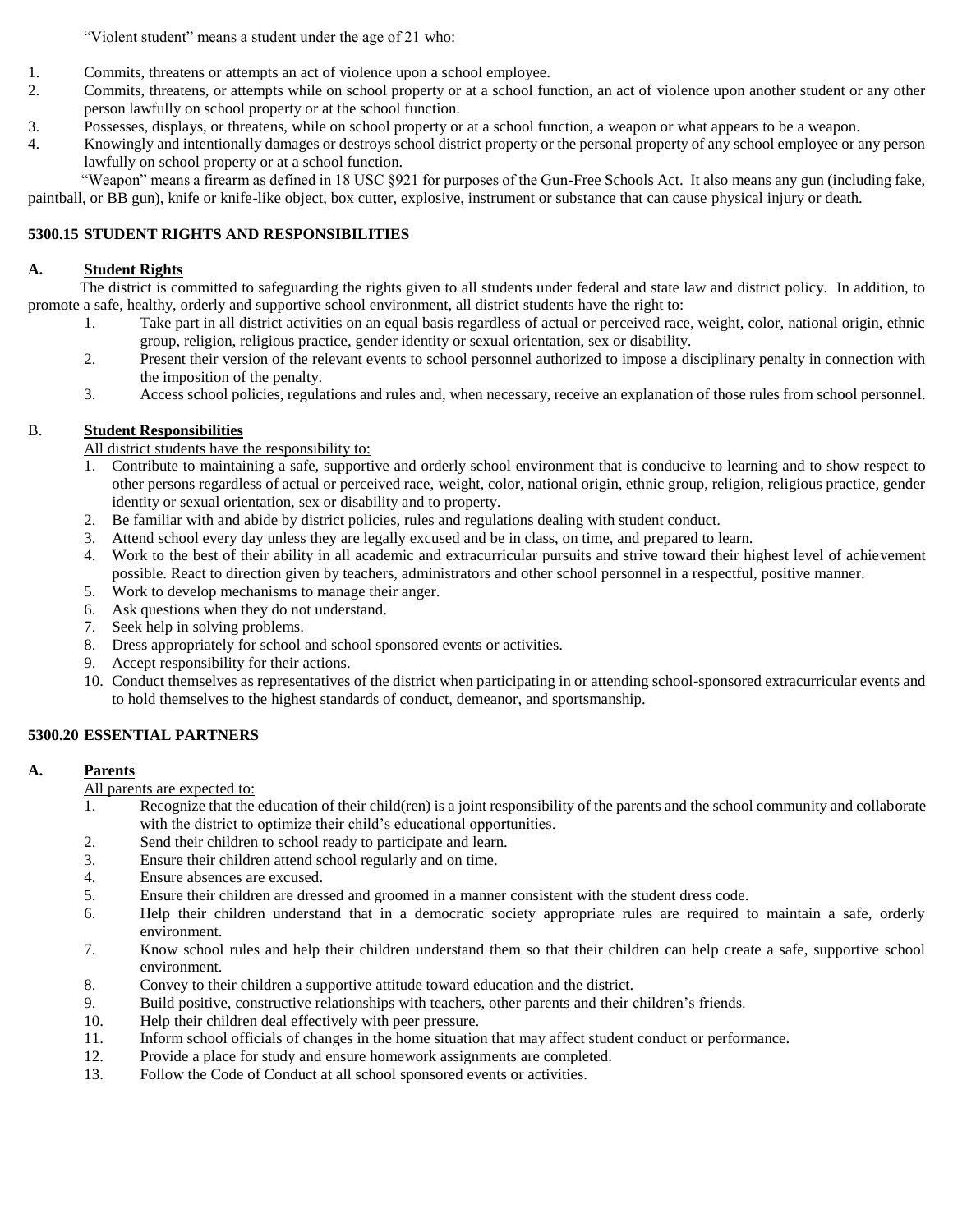## B. **School Personnel**

## All school personnel are expected to:

- 1. Maintain a climate of mutual respect and dignity for all students regardless of actual or perceived race, color, weight, national origin, ethnic group, religion, religious practice, disability, sexual orientation, gender or sex, which will strengthen students' self-concept and promote confidence to learn.
- 2. Address issues of harassment or any situation that threatens the emotional or physical health or safety of any student, school employee, or any person who is lawfully on school property or at a school function.
- 3. Report incidents of discrimination and harassment that are witnessed or otherwise brought to a teacher's attention to the Dignity Act Coordinator in a timely manner.
- 4. Maintain confidentiality in conformity with federal and state law.

## C. **Teachers**

All district teachers are expected to:

- 1. Communicate to students and parents:
	- a. Course objectives and requirements
	- b. Marking/grading procedures
	- c. Assignment deadlines
	- d. Expectations for students
	- e. Classroom discipline plan.

## D. **Guidance Counselors**

- 1. Assist students in coping with peer pressure and emerging personal, social and emotional problems.
- 2. Initiate teacher /student /counselor conferences and parent/ teacher/ student/ counselor conferences, as necessary, as a way to resolve problems.
- 3. Regularly review with students their educational progress and career plans.
- 4. Maintain confidentiality in accordance with federal and state law.
- 5. Make known to students and families the resources in the community that are available to meet their needs.

## E. Principals/Administrators

- 1. Promote a safe, orderly and stimulating school environment, supporting active teaching and learning for all students regardless of actual or perceived race, weight, color, national origin, ethnic group, religion, religious practice, gender identity or sexual orientation, sex or disability.
- 2. Ensure that students and staff have the opportunity to communicate regularly with the principal/administrators and have access to the principal/administrators for redress of grievances.

## **5300.25 STUDENT DRESS CODE**

All students are expected to give proper attention to personal cleanliness and to dress appropriately for school and school functions. Students and their parents have the primary responsibility for acceptable student dress and appearance. Teachers and all other district personnel should exemplify and reinforce acceptable student dress and help students develop an understanding of appropriate appearance in the school setting.

A student's dress, grooming and appearance shall:

- 1. Be safe, appropriate and not disrupt or interfere with the educational process.
- 2. Recognize that extremely brief garments including but not limited to: tube tops, net tops, halter tops, spaghetti straps, plunging necklines (front and/or back) and see-through garments are not appropriate.
- 3. Ensure that underwear is completely covered with outer clothing.
- 4. Include footwear at all times. Footwear that is a safety hazard will not be allowed.
- 5. Not include the wearing of hats, bandanas, or other headdresses in the school.
- 6. Not include items that are vulgar, obscene, sexual in nature or contain derogatory expressions or comments towards others based on actual or perceived race, weight, color, national origin, ethnic group, religion, religious practice, gender identity or sexual orientation, sex or disability.
- 7. Not promote and/or endorse the use of alcohol, tobacco, weapons or illegal drugs and/or encourage other illegal or violent activities.
- 8. Short length should fall between the bottom of the student's finger tips and where the fingers meet the palm.
- 9. Dress and skirt length should fall below the bottom of the student's fingertips.

Students who violate the student dress code shall be required to modify their appearance by covering or removing the offending item, and if necessary or practical, replacing it with an acceptable item. Any student who refuses to do so shall be subject to discipline, up to and including in-school suspension for the day. Any student who repeatedly fails to comply with the dress code shall be subject to further discipline, up to and including out of school suspension.

## **5300.30 PROHIBITED STUDENT CONDUCT**

The Board of Education expects all students to conduct themselves in an appropriate and civil manner, with proper regard for the rights and welfare of other students, district personnel and other members of the school community, and for the care of school facilities and equipment.

The Board recognizes the need to make its expectations for student conduct while on school property or engaged in a school function specific and clear. The rules of conduct listed below are intended to do that and focus on safety and respect for the rights and property of others.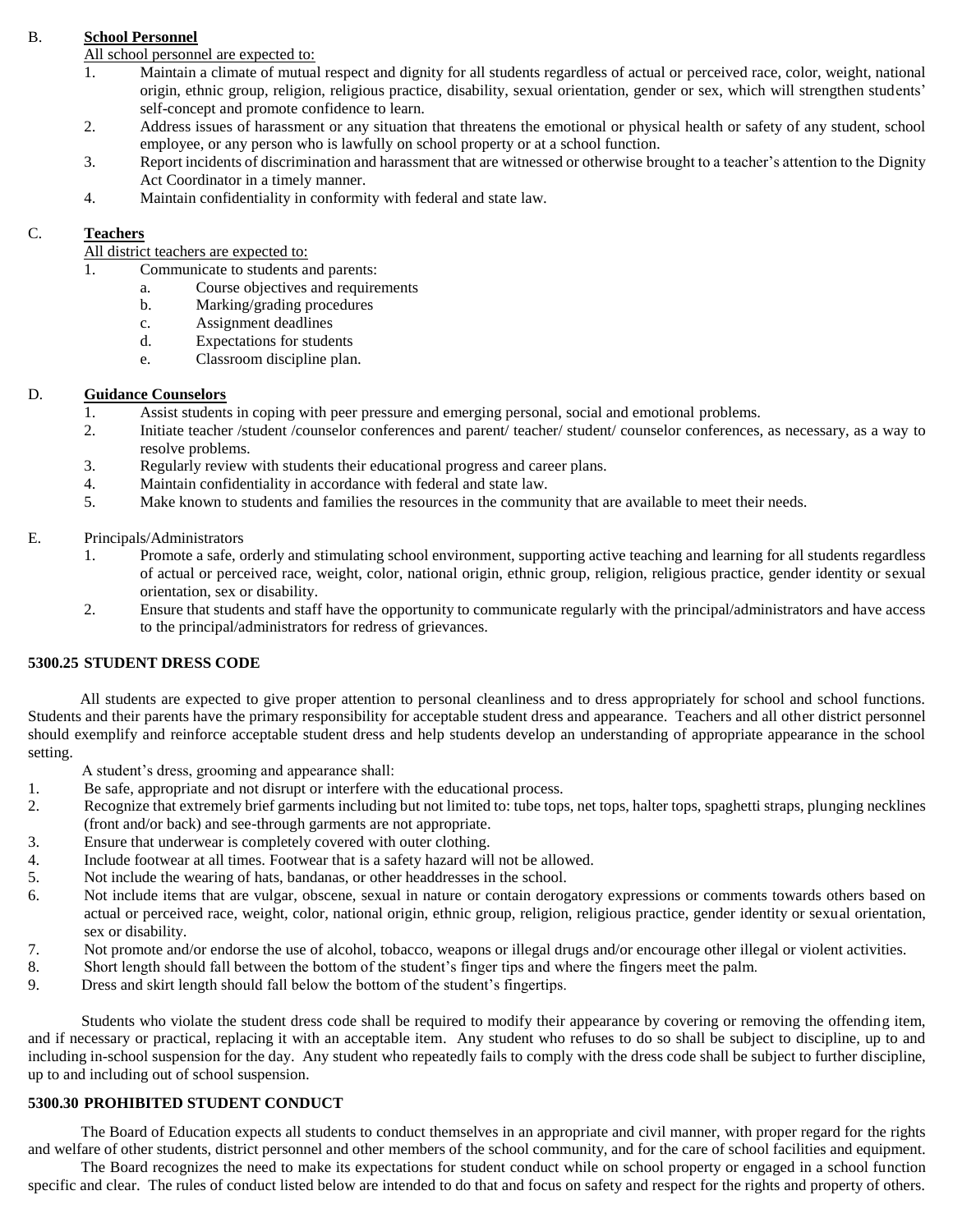Students who will not accept responsibility for their own behavior and who violate these school rules will be required to accept the consequences for their conduct.

Students may be subject to disciplinary action, up to and including suspension from school, when they:

- A. Engage in conduct that is disorderly. Examples of disorderly conduct include, but are not limited to:
	- 1. Running in hallways.
	- 2. Making unreasonable noise.
	- 3. Using language or gestures that are profane, sexual, vulgar or abusive.
	- 4. Obstructing vehicular or pedestrian traffic.
	- 5. Engaging in any willful act which disrupts the normal operation of the school community.
	- 6. Trespassing. Students are not permitted in any school building, other than the one they regularly attend, without permission from the administrator in charge of the building.
	- 7. Computer/electronic communications misuse, including any unauthorized use of computers, software, or internet/intranet account; accessing inappropriate websites; or any other violation of the district's acceptable use or social use policy. This includes using any form of social media to bully or harass another individual.
	- 8. Unintentional damage to personal or school property as a result of disorderly conduct
- B. Engage in conduct that is insubordinate. Examples of insubordinate conduct include, but are not limited to:
	- 1. Failing to comply with the reasonable directions of teachers, school administrators or other school employees in charge of students or otherwise demonstrating disrespect.
	- 2. Lateness for, missing or leaving school without permission.
	- 3. Arriving late or failing to report for detention.
	- 4. Violating the Code of Conduct.

C. Engage in conduct that is disruptive. Examples of disruptive conduct include, but are not limited to:

- 1. Failing to comply with the reasonable directions of teachers, school administrators or other school personnel.
- 2. Inappropriate public sexual contact.
- 3. Unauthorized display or use of personal electronic devices, such as, but not limited to, cell phones, I-pods, electronic watches, or digital cameras. This would include video and/or audio recording without the individual(s) knowledge as well as photographing, electronically transmitting, and/or displaying, copying and/or sharing of any of the aforementioned.
- 4. Off-campus misconduct constituting a crime.
- D. Engage in conduct that is violent. Examples of violent conduct include, but are not limited to:
	- 1. Committing an act of violence (such as hitting, kicking, punching, pushing and scratching) upon a teacher, administrator or other school employee or attempting to do so.
	- 2. Committing an act of violence (such as hitting, kicking, punching, pushing and scratching) upon another student or any other person lawfully on school property or attempting to do so.
	- 3. Possessing a weapon. Authorized law enforcement officials are the only persons permitted to have a weapon in their possession while on school property or at a school function
	- 4. Displaying what appears to be a weapon.
	- 5. Verbally or non-verbally threatening to use any weapon.
	- 6. Intentionally damaging or destroying the personal property of a student, teacher, administrator, other district employee or any person lawfully on school property, including but not limited to graffiti or arson.
	- 7. Intentionally damaging or destroying school district property.
	- 8. Off campus altercations with a connection to or effect on the school community that interferes with or substantially disrupts the educational process in the school or at a school function.
- E. Engage in any conduct that endangers the safety, physical or mental health or welfare of others. Examples of such conduct include, but are not limited to:
	- 1. Dangerous or reckless behavior.
	- 2. Stealing or attempting to steal.
	- 3. Defamation, which includes making false statements about an individual or identifiable group of individuals that harm the reputation of the person or the identifiable group by demeaning them.
	- 4. Discrimination, harassment, bullying, threats or intimidation, hazing,
	- 5. Using vulgar or abusive language, cursing or swearing.
	- 6. Selling, using, distributing or possessing inappropriate material or drug paraphernalia.
	- 7. Using vulgar or abusive language, cursing or swearing.
	- 8. Smoking or possessing a cigarette, cigar, pipe, electronic cigarette, or using chewing or smokeless tobacco.
	- 9. Possessing, consuming, selling, offering, or distributing alcoholic beverages or illegal substances, or being under the influence of either.
	- 10. Inappropriately using or sharing prescription and over-the-counter drugs.
	- 11. Gambling.
	- 12. Indecent exposure.
	- 13. Initiating a report warning of fire or other catastrophe without valid cause, misuse of 911, or discharging a fire extinguisher.
- F. Engage in misconduct while on a school bus.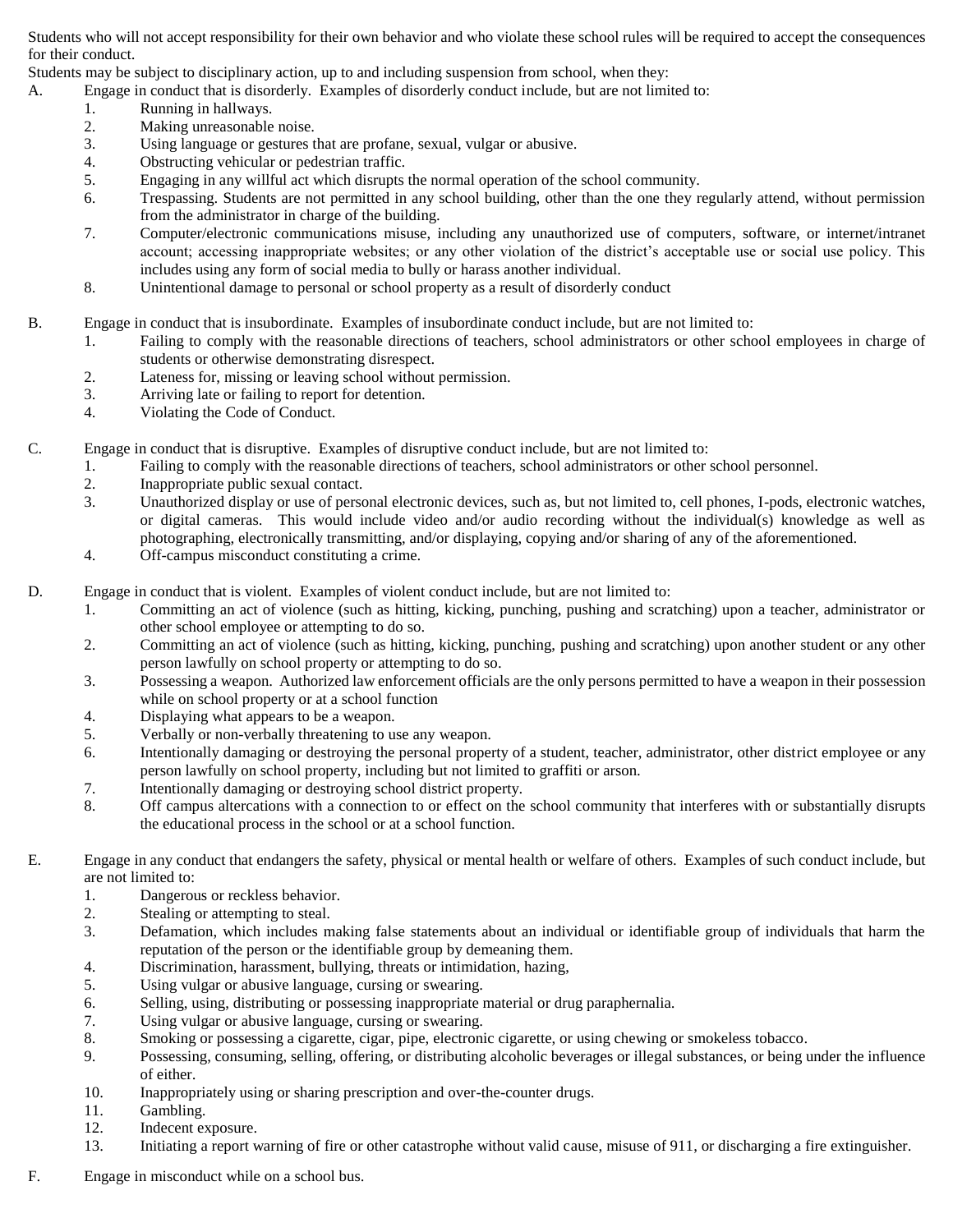- G. Engage in any form of academic misconduct. Examples of academic misconduct include, but are not limited to plagiarism, cheating, copying, altering records, or assisting another student in any of these actions.
- H. Engage in off-campus misconduct that has the potential to disrupt the educational process in the school or at a school function. Examples of such misconduct include, but are not limited to:
	- 1. Cyber bullying
	- 2. Threatening or harassing students or school personnel
	- 3. Off campus misconduct constituting a crime.

### **5300.35 REPORTING VIOLATIONS**

All students are expected to promptly report violations of the code of conduct to a teacher, guidance counselor, the Building Principal or his or her designee. Any student observing a student possessing a weapon, alcohol or illegal substance on school property or at a school function shall report this information immediately to a teacher, the principal, the principal's designee or the Superintendent of Schools.

Any weapon, alcohol or illegal substance found shall be confiscated immediately, if possible, followed by notification to the parent of the student involved and the appropriate disciplinary sanction, which may include permanent suspension and referral for prosecution.

#### **5300.40 DISCIPLINARY PENALTIES, PROCEDURES AND REFERRALS<sup>1</sup>**

Disciplinary action, when necessary, will be firm, fair and consistent regardless of actual or perceived race, weight, color, national origin, ethnic group, religion, religious practice, gender identity or sexual orientation, sex or disability so as to be most effective in changing student behavior. In determining the appropriate disciplinary action, school personnel authorized to impose disciplinary penalties will consider the following:

1. The student's age.

- 2. The nature of the offense and the circumstances which led to the offense.
- 3. The student's prior disciplinary record. As a general rule, discipline will be progressive.
- 4. Information from parents, teachers and/or others, as appropriate.
- 5. The nature and scope of a student's known or suspected disability.
- 6. Other extenuating circumstances.

### A. **Penalties**

Students who are found to have violated the district's code of conduct may be subject to the following penalties, either alone or in combination. The school personnel identified after each penalty are authorized to impose that penalty, consistent with the student's right to due process.

- 1. Oral or written warning
- 2. Oral or written notification to parent
- 3. Detention
- 4. Suspension from transportation
- 5. Suspension from athletic participation
- 6. Suspension from social or extracurricular activities
- 7. Suspension of other privileges
- 8. Removal from classroom by teacher
- 9. In-school suspension
- 10. Short-term (five days or less) suspension from school
- 11. Long-term (more than five days) suspension from school
- 12. Permanent suspension from school

### B. **Procedures**

The amount of due process a student is entitled to receive before a penalty is imposed depends on the penalty being imposed. In all cases, regardless of the penalty imposed, the school personnel authorized to impose the penalty must inform the student of the alleged misconduct and must investigate, to the extent necessary, the facts surrounding the alleged misconduct. All students will have an opportunity to present their version of the facts to the school personnel imposing the disciplinary penalty in connection with the imposition of the penalty.

Students who are to be given penalties other than an oral warning, written warning or written notification to their parents are entitled to additional rights before the penalty is imposed. These additional rights are explained below.

#### 1. Detention:

- Students may be assigned before/after school detention or lunch detention as a penalty for student misconduct in situations where removal from the classroom or suspension would be inappropriate.
- 2. Suspension from transportation: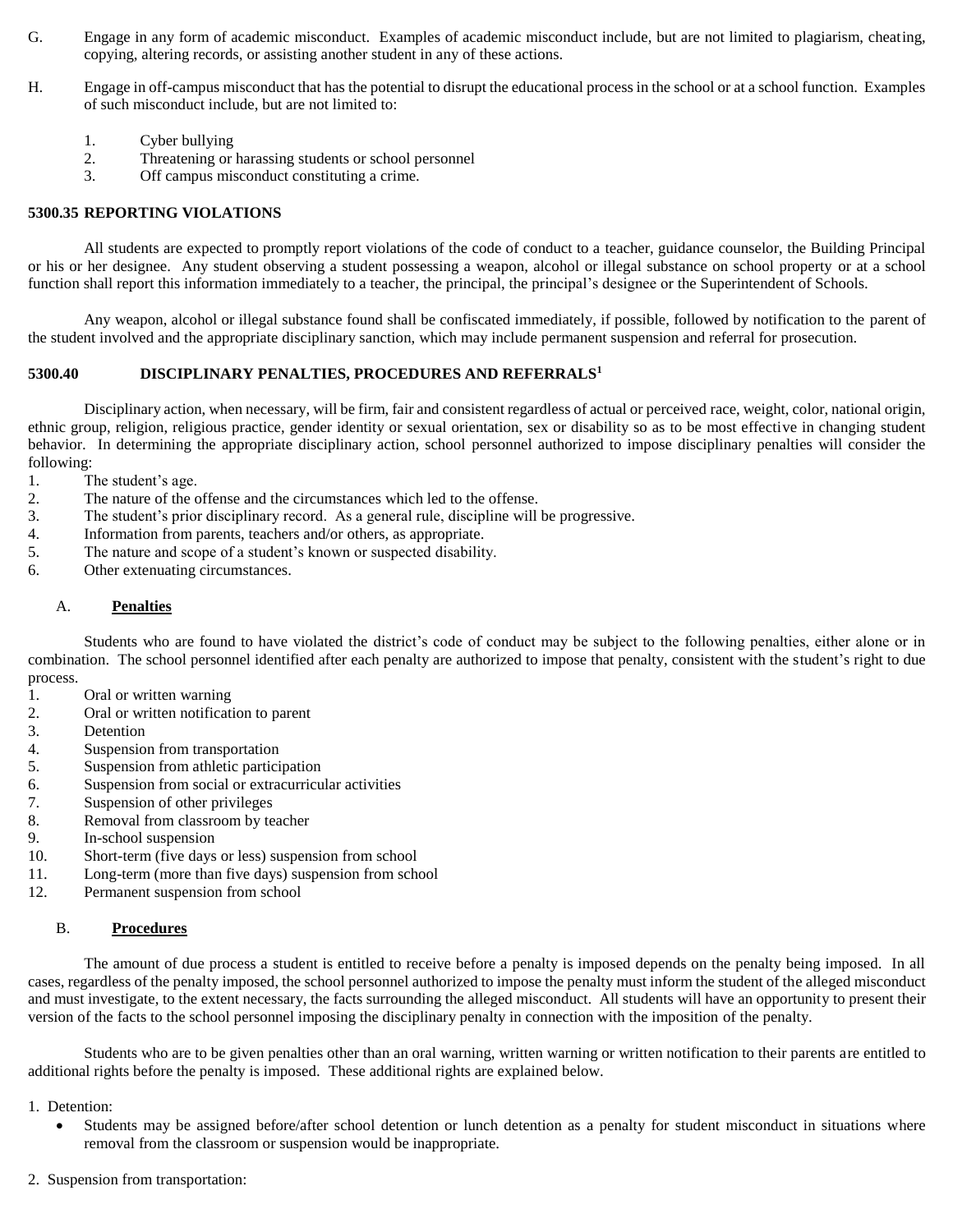- In such cases, the student's parent will become responsible for seeing that his or her child gets to and from school safely. Should the suspension from transportation amount to a suspension from attendance, the district will make appropriate arrangements to provide for the student's education.
- 3. Suspension from athletic participation, extra-curricular activities and other privileges
- 4. Teacher Disciplinary Removal of Disruptive Students
	- A classroom teacher may remove a disruptive student from class for up to two days. The removal from class applies to the class of the removing teacher only.
- 5. In-school Suspension
- 6. Suspension from School
	- Short term (five days or less) Suspension from School
		- Long term (more than five days) Suspension from School
			- When the superintendent determines that a suspension for more than five days may be warranted, he or she shall give reasonable notice to the student and the student's parents of their right to a fair hearing. At the hearing the student shall have the right to be represented by counsel, the right to question witnesses against him or her and the right to present witnesses and other evidence on his or her behalf.
		- Permanent suspension
			- o Permanent suspension is reserved for extraordinary circumstances such as where a student's conduct poses a life-threatening danger to the safety and well-being of himself/herself or other students, school personnel or any other person lawfully on school property or attending a school function.

## C. **Procedures**

## 1. **Counseling**

The Guidance Office, School Psychologist, School Social Worker or Principal shall handle all referrals of students to counseling.

## 2. **PINS Petitions**

- The district may file a PINS (person in need of supervision) petition in Family Court on any student under the age of 18 who demonstrates that he or she requires supervision and treatment by:
	- o Being habitually truant and not attending school
	- o Engaging in an ongoing or continual course of conduct which makes the student unmanageable, or habitually disobedient and beyond the lawful control of the school.
	- o Knowingly and unlawfully possesses marijuana

## D. **Disciplinary Suspension appeal process:**

You have the right to request an immediate informal conference with the building principal prior to a suspension being served, at which time you may present the student's version of the event and ask questions.

If you wish to appeal the suspension please contact the RMS Main Office at extension 4131 within 24 hours of suspension notification.

## **5300.45 ALTERNATIVE INSTRUCTION**

Students will be offered the opportunity to attend alternative means of instruction during out of school suspension.

## **5300.50 DISCIPLINE OF STUDENTS WITH DISABILITIES**

**Please refer to the Procedural Safeguards notice posted on the District website in the Pupil Personnel Page for complete details and timelines of the due process rights for students with known or suspected disabilities under the NYS 201 Regulations of the Commissioner of Education.**

## **Students with a 504 accommodation plan have due process rights similar to students with disabilities. Additional information, details and timelines are available on the District website in the Pupil Personnel Page .**

Students with disabilities and their families have protected educational and procedural rights regarding discipline issues. These same rights are entitled to students who may be suspected as having a disability or an impairment. The impact of the disability, impairment, or suspected disability must be considered before the discipline consequence is set. The Principal, Superintendent, or Board of Education may place a student with a known or suspected disability into another setting for up to 5 consecutive days. The superintendent has the authority to except a decision to suspend a student with a known or suspected disability for more than 5 days if the district has ensured that the IEP was reasonably developed and implemented to support the student's disability needs. The students IEP must be reviewed and revised as needed in order to put evaluations, supports, strategies or services in place to address the student's behavioral needs. This may include changing a student's placement if necessary. In cases of weapons, illegal drugs, and/or severe bodily injury, the superintendent or hearing officer can order a 45 day suspension; regardless of disability or IEP supports.

*Procedures for the Suspension or Removal of Students with Disabilities by School Personnel*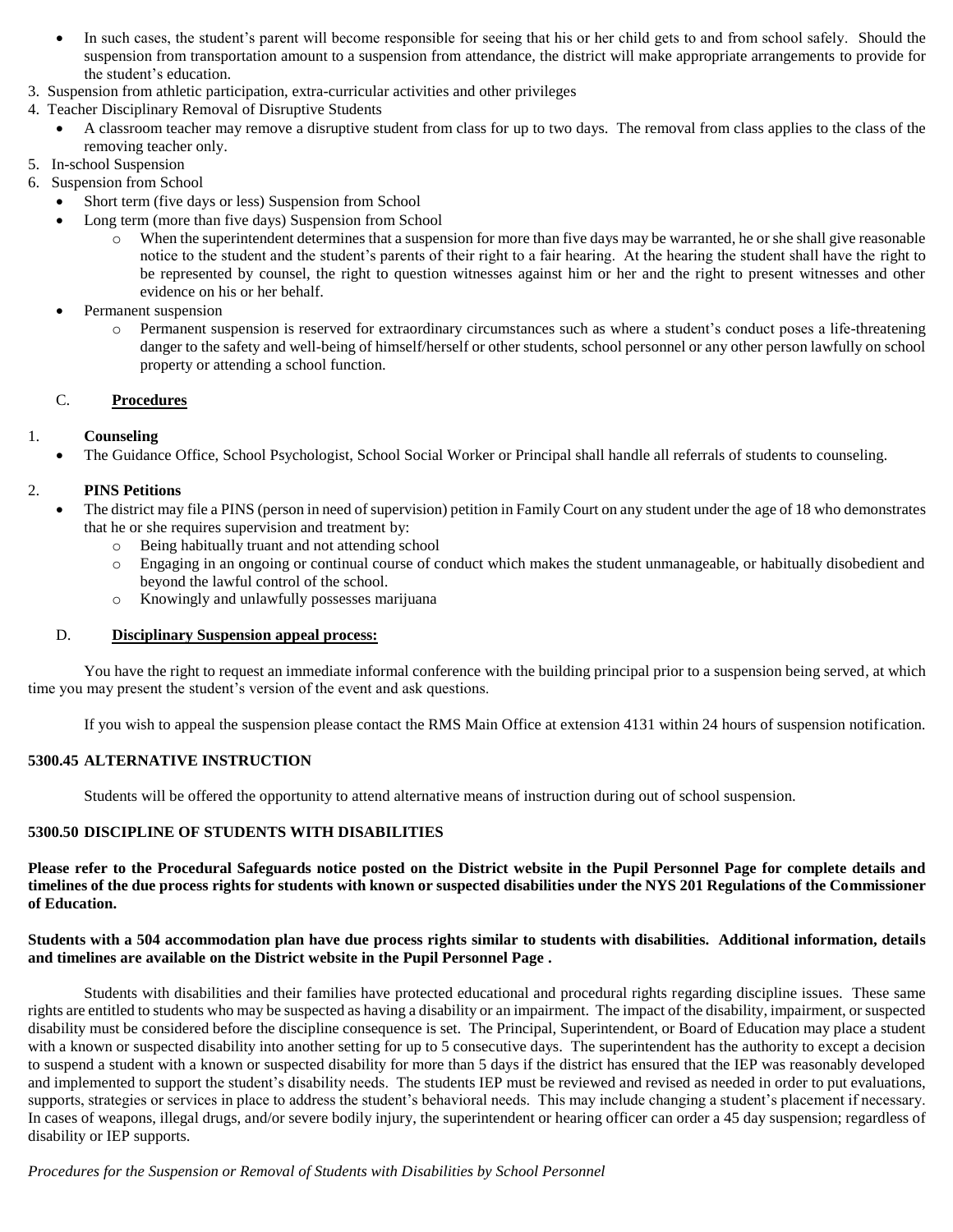- 1. In cases involving the suspension or removal of a student with a disability for a period of five consecutive school days or less, the student's parents or persons in parental relation to the student will be notified of the suspension and given an opportunity for an informal conference in accordance with the same procedures that apply to such short term suspensions of non-disabled students.
- 2. The suspension of students with disabilities for a period in excess of five school days will be subject to the same due process procedures applicable to non-disabled students, except that the student disciplinary hearing conducted by the superintendent or a designated hearing officer shall be split into a guilt phase and a penalty phase. If the student is found guilty, a separate meeting will be conducted by the manifestation team prior to any penalty being issued to determine if the infraction was the result of the student's disability.

If the behavior was deemed a manifestation of the student's disability, the hearing will be dismissed, unless the behavior involved weapons, illegal drugs or controlled substances, or the infliction of serious bodily injury, in which case the student may still be placed in an alternative educational setting.

## **5300.55 CORPORAL PUNISHMENT<sup>2</sup>**

Corporal punishment is any act of physical force upon a student for the purpose of punishing that student. Corporal punishment of any student by any district employee is strictly forbidden. However, in situations where alternative procedures and methods that do not involve the use of physical force cannot reasonably be used, reasonable physical force may be used to:

- 1. Protect oneself, another student, teacher or any person from physical injury.
- 2. Protect the property of the school or others.
- 3. Restrain or remove a student whose behavior interferes with the orderly exercise and performance of school district functions

## **5300.60 STUDENT SEARCHES AND INTERROGATIONS<sup>3</sup>**

School officials are not required to contact a student's parent before questioning the student. However, school officials will tell all students why they are being questioned. An authorized school official may search a student or the student's belongings based upon information received from a reliable informant.

A. Student Lockers, Desks and other School Storage Places

Students have no reasonable expectation of privacy with respect to student lockers, desks and other school storage places. School officials retain complete control over these places. This means that student lockers, desks and other school storage places may be subject to search at any time by school officials, without prior notice to students and without their consent.

## **5300.65 VISITORS TO THE SCHOOLS<sup>4</sup>**

- 1. All visitors to the school must enter through the designated single point of entry and report to the security desk/greeter upon arrival at the school. There they will be required to present photo identification, sign the visitor's register and will be issued a visitor's identification badge, which must be worn at all times while in the school or on school grounds. The visitor must return the identification badge to the principal's office, security desk or greeter before leaving the building.
- 2. All visitors are expected to abide by the rules for public conduct on school property contained in this code of conduct.

## **5300.70 PUBLIC CONDUCT ON SCHOOL PROPERTY**

The district is committed to providing an orderly, respectful environment that is conducive to learning. To create and maintain this kind of an environment, it is necessary to regulate public conduct on school property and at school or district events or activities. For purposes of this section of the code, "public" shall mean all persons when on school property or attending a school or district sponsored event or activity including students, teachers and district personnel.

The restrictions on public conduct on school property and at school functions contained in this code are not intended to limit freedom of speech or peaceful assembly. The district recognizes that free inquiry and free expression are indispensable to the objectives of the district. The purpose of this code is to maintain public order and prevent abuse of the rights of others.

All persons on school property or attending a school function shall conduct themselves in a respectful and orderly manner. In addition, all persons on school property or attending a school function are expected to be properly attired for the purpose they are on school property.

### **5300.80 DIGNITY FOR ALL STUDENTS ACT (DASA)**

The Board of Education recognizes that a learning environment that is safe and supportive can increase student attendance and improve academic achievement. A student's ability to learn and achieve high academic standards, and a school's ability to educate students, is compromised by incidents of discrimination or harassment, including but not limited to bullying (including cyberbullying), taunting, hazing and intimidation. The district will, therefore, strive to create an environment free of discrimination and harassment and will foster civility in the schools to prevent and prohibit conduct which is inconsistent with the district's educational mission.

The district condemns and prohibits all forms of discrimination and harassment of students regardless of actual or perceived race, weight, color, national origin, ethnic group, religion, religious practice, gender identity or sexual orientation, sex or disability by school employees or students on school property or at school-sponsored events and activities that take place on or off of school property. In addition,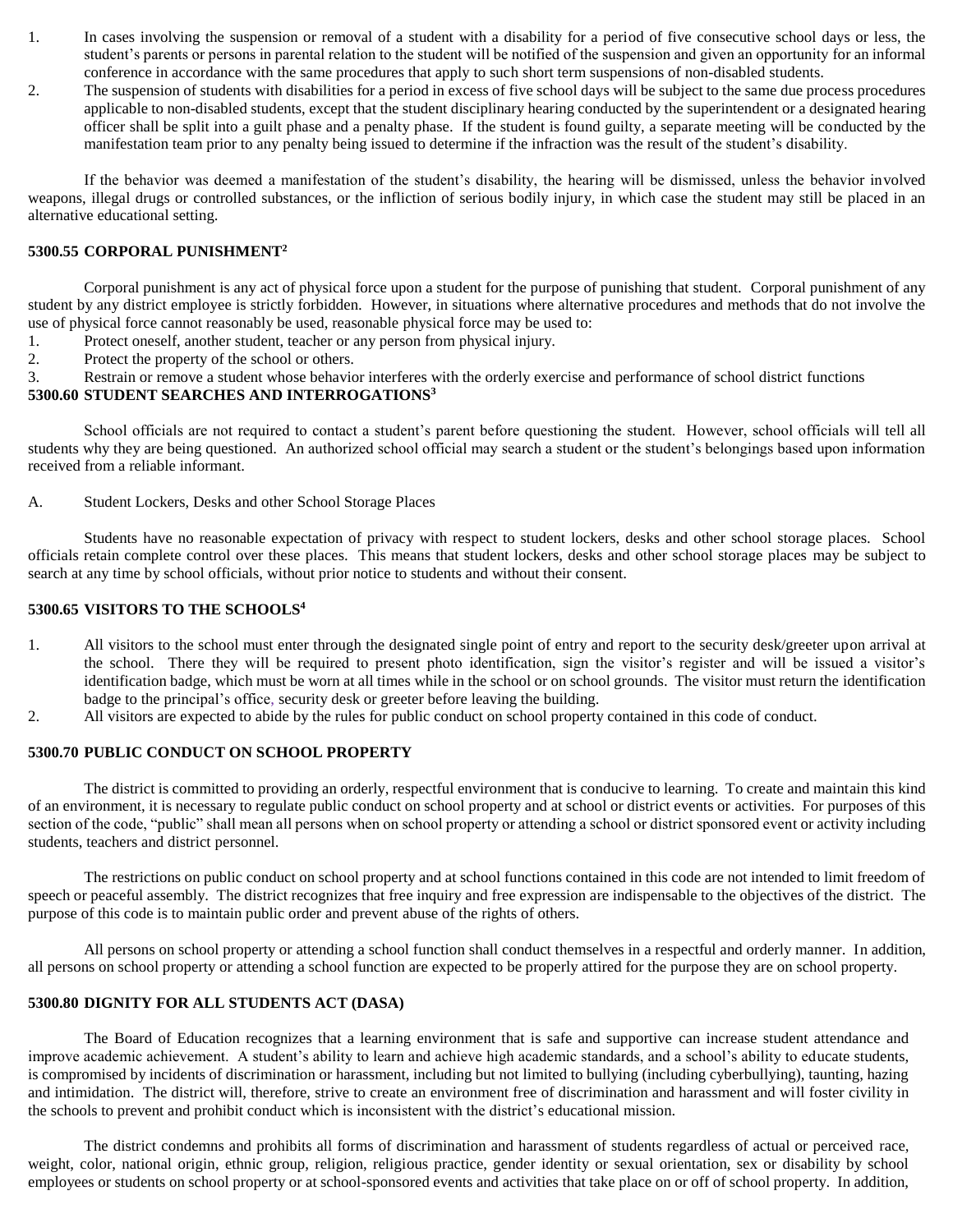any act of discrimination or harassment outside of school-sponsored events which can reasonably be expected to materially and substantially disrupt the educational process may be subject to discipline.

To that end, the administrators, faculty, staff and students will participate in activities designed to support a school climate of caring and respect, and to proactively prevent discrimination, harassment, and bullying, including cyberbullying. These developmentally appropriate activities are designed to foster an acceptance and understanding of differences, provide alternative behaviors and responses, and build the capacity to prevent and reduce bullying.

All students have the responsibility to treat each other with caring and respect. No student shall be treated differently or unfairly because of actual and/or perceived differences. This includes saying hurtful words and/or doing hurtful things either in person, on a computer or other electronic device, or in any other way. Students who feel uncomfortable and/or unsafe because of the words or actions of others should immediately speak with a teacher, administrator, coach, or other adult.

| Dignity for All Students – Definitions |                                                                                                                                                                         |  |  |
|----------------------------------------|-------------------------------------------------------------------------------------------------------------------------------------------------------------------------|--|--|
| Race                                   | White, Black or African American, Hispanic/Latino/Latina,<br>American Indian or Alaskan Native, Asian, Native Hawaiian or<br>Other Pacific Islander; Two or more races. |  |  |
| Color                                  | Color of a person's skin.                                                                                                                                               |  |  |
| Weight                                 | The size of a person.                                                                                                                                                   |  |  |
| National Origin                        | Where a person or his/her relatives were born.                                                                                                                          |  |  |
| Ethnic Group                           | Being a part of a group of people who are connected by a share<br>language, culture, and/or common religion.                                                            |  |  |
| Religion                               | Religious or spiritual belief.                                                                                                                                          |  |  |
| <b>Religious Practice</b>              | The expression of a person's religious belief, customs, traditions,<br>etc.                                                                                             |  |  |
| Disability                             | A person's body or mind that does not look or work the same as<br>others.                                                                                               |  |  |
| <b>Sex</b>                             | Being a boy or girl.                                                                                                                                                    |  |  |
| <b>Sexual Orientation</b>              | A person liking a boy or girl.                                                                                                                                          |  |  |
| Gender:                                | Actual or perceived sex, including:                                                                                                                                     |  |  |
| Gender Expression                      | How a person or expresses being a boy or girl to others, such as<br>behavior, clothing, hairstyle, voice, mannerisms.                                                   |  |  |
| Gender Identity                        | How a person thinks of oneself as being a boy or girl.                                                                                                                  |  |  |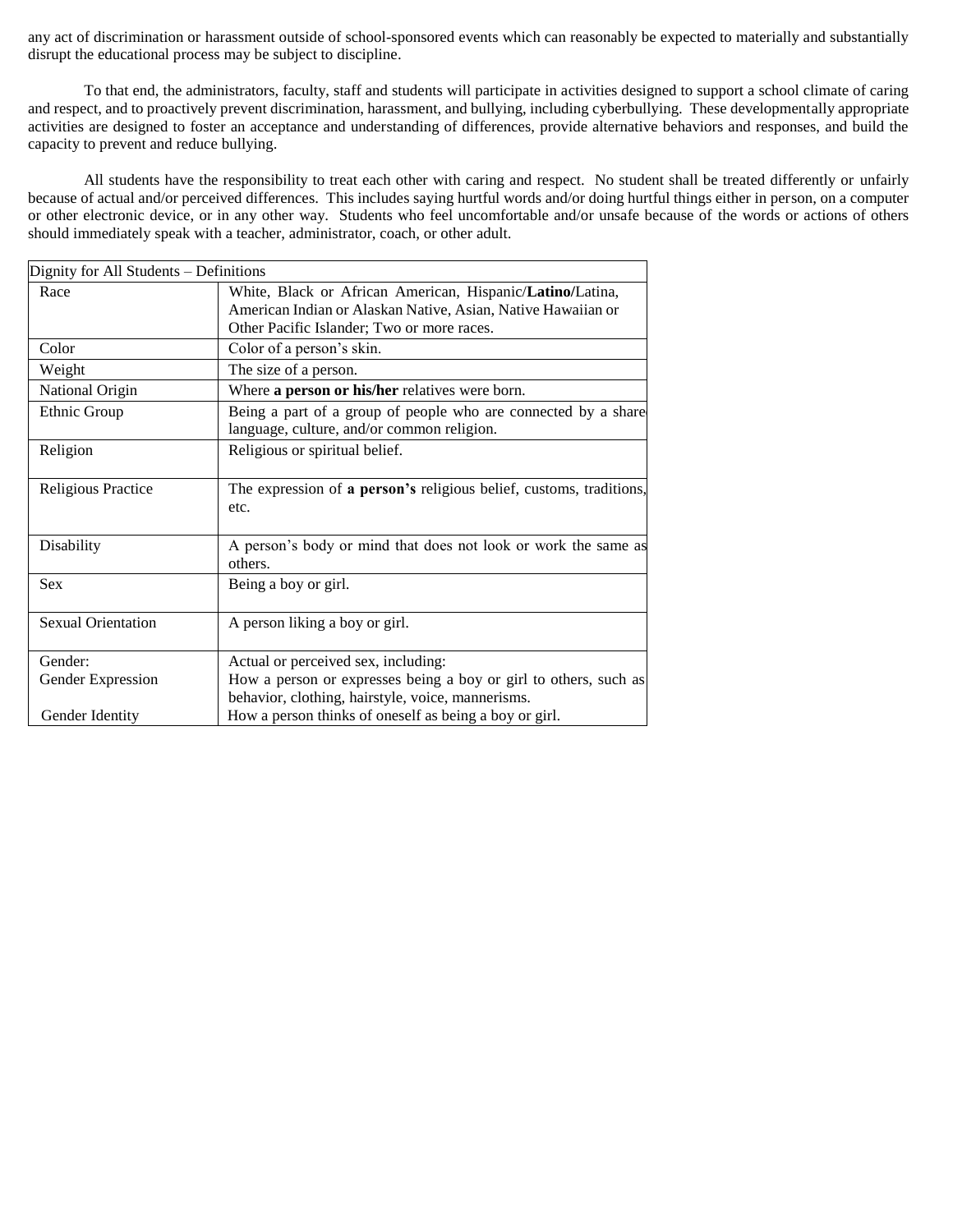### **STUDENT HARASSMENT AND BULLYING PREVENTION AND INTERVENTION**

The Board of Education is committed to providing an educational environment that promotes respect, dignity and equality. The Board recognizes that discrimination, such as harassment, hazing and bullying, are detrimental to student learning and achievement. These behaviors interfere with the mission of the district to educate its students and disrupt the operation of the schools. Such behavior affects not only the students who are its targets but also those individuals who participate in and/or witness such acts.

To this end, the Board condemns and strictly prohibits all forms of discrimination, such as harassment, hazing and bullying on school grounds, school buses and at all school-sponsored activities, programs and events as described in this policy. The Board also prohibits discrimination, harassment, hazing or bullying that takes place at locations outside of school grounds, including cyberbullying, which creates or would foreseeably create a risk of substantial disruption within the school environment where it is foreseeable that the conduct, threats, intimidation or abuse might reach school property.

## **Definitions**

### **Bullying**

Bullying, under the amended Dignity for All Students Act, has the same meaning as harassment (see below).

#### **Cyberbullying**

Cyberbullying is defined as harassment or bullying through any form of electronic communication. In order to be actionable under this policy, cyberbullying that occurs off campus must create or would foreseeably create a risk of substantial disruption within the school environment, where it is foreseeable that the conduct, threats, intimidation or abuse might reach school property.

#### **Discrimination**

Discrimination is the act of denying rights, benefits, justice, equitable treatment or access to facilities available to all others, to an individual or group of people because of the group, class or category to which that person belongs.

#### **Hazing**

Hazing is an induction, initiation or membership process involving harassment which produces public humiliation, physical or emotional discomfort, bodily injury or public ridicule or creates a situation where public humiliation, physical or emotional discomfort, bodily injury or public ridicule is likely to occur.

#### **Harassment**

The creation of a hostile environment by conduct or by threats, intimidation or abuse, whether verbal or non-verbal, including cyberbullying, that (a) has or would have the effect of unreasonably and substantially interfering with a student's educational performance, opportunities or benefits, or mental, emotional or physical well-being; (b) reasonably causes or would reasonably be expected to cause a student to fear for his or her physical safety; (c) reasonably causes or would reasonably be expected to cause physical injury or emotional harm to a student; or (d) occurs off school property and creates or would foreseeably create a risk of substantial disruption within the school environment, where it is foreseeable that the conduct, threats, intimidation or abuse might reach school property.

Discrimination or harassment within the meaning of this policy shall include a single severe incident or multiple incidents that are pervasive in nature that creates a hostile environment or reasonably causes or would reasonably be expected to cause a student to fear for his or her physical safety.

The discriminating behavior or harassing behavior may be based on any characteristic, including but not limited to a person's actual or perceived:

- race
- color
- weight
- national origin
- ethnic group
- religion
- religious practice
- disability
- sex
- sexual orientation, or
- gender (including gender identity and expression).

In order to streamline the wording of this policy and regulation the term bullying will be used throughout to encompass harassment, intimidation, cyberbullying and hazing behaviors.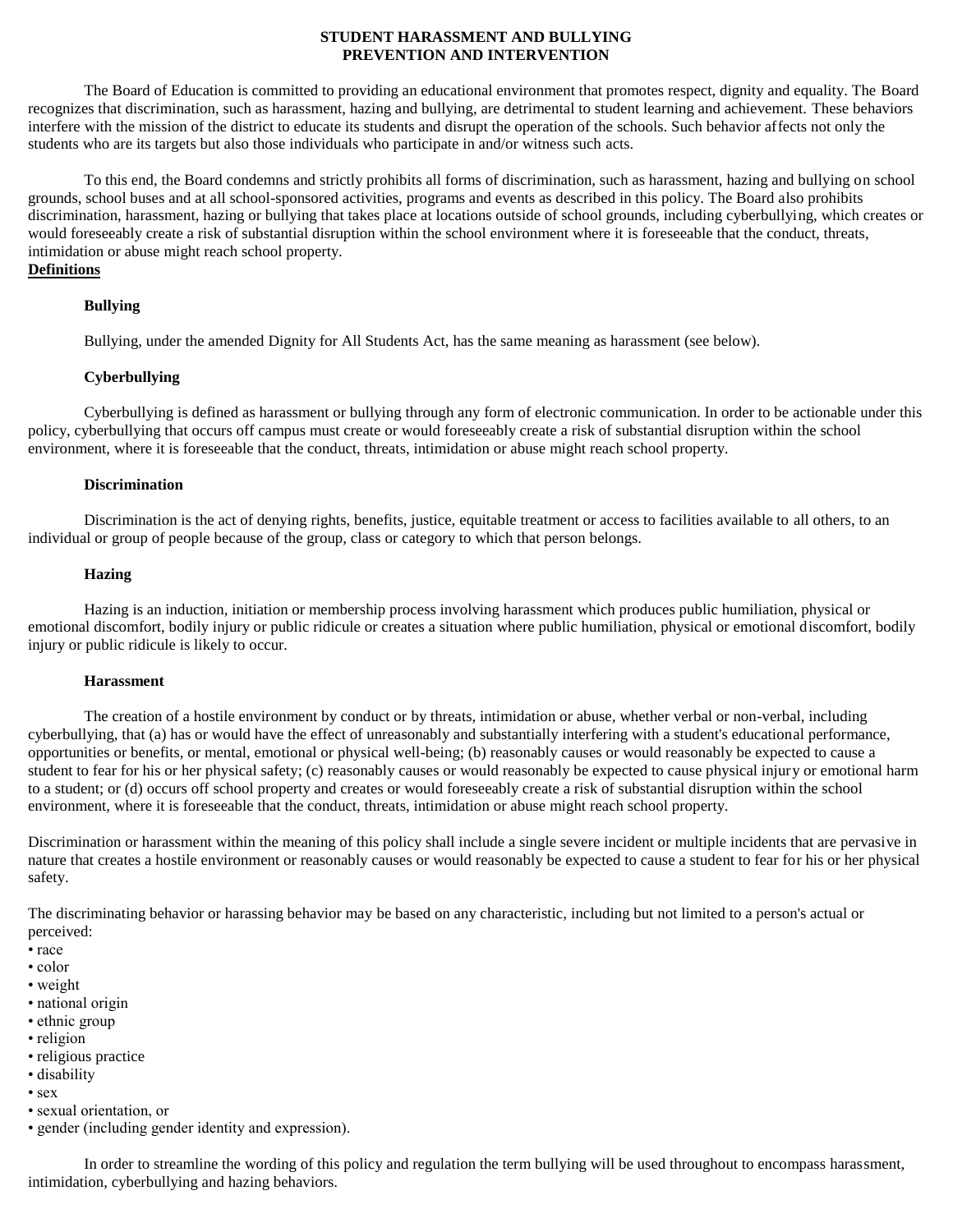#### **Prevention**

In order to implement this program the Board will designate at its annual organizational meeting a Dignity for All Students Act (DASA) Coordinator for each school in the district. In addition, the Board shall appoint a district-wide DASA coordinator. The role of each DASA coordinator is to oversee and enforce this policy.

The school setting provides an opportunity to teach children, and emphasize among staff, that cooperation with and respect for others is a key district value. A program geared to prevention is designed to not only decrease incidents of bullying, but to help students build more supportive relationships with one another by integrating the bullying prevention program into classroom instruction. Staff members and students will be sensitized, through district-wide professional development and instruction, to the warning signs of bullying, as well as to their responsibility to become actively involved in the prevention of bullying before overt acts occur. The components of such an effort involve the following:

- Learning about and identifying the early warning signs and precursor behaviors that may lead to bullying.
- Gathering information about bullying at school directly from students.
- Establishing clear school wide and classroom rules about bullying.
- Training adults in the school to respond sensitively and consistently to bullying.
- Providing adequate adult supervision, particularly in less structured areas such as in the hallways, cafeteria and playground.
- Raising parental awareness and involvement in addressing problems.
- Providing instruction in civility, citizenship and character education that emphasizes tolerance and respect for others.

#### **Intervention**

Intervention by adults and bystanders is an important step in preventing escalation and resolving issues at the earliest stages. Intervention will emphasize education and skill-building. In addition, intervention will focus upon the safety of the target. Staff is expected, when made aware of bullying, to either refer the student to designated resources for assistance, or to intervene in accordance with this policy.

### **Training**

The Board recognizes that in order to implement an effective bullying prevention and intervention program, professional development is needed. The Superintendent, the District-wide DASA Coordinator and the District Professional Development Committee will incorporate training to support this program in new teacher orientation and the annual professional development plan, as needed. Training opportunities will be provided for all staff, including but not limited to bus drivers, cafeteria and monitors and all staff who have contact with students. Vendor employees (e.g., cafeteria, bus, etc.) shall be trained by the District or by the vendor in accordance with this policy. The DASA Coordinators will be thoroughly trained in human relations in the areas of race, color, weight, national origin, ethnic group, religion, religious practice, disability, sexual orientation, sex and gender (including gender identity and expression)

### **Incident Reporting and Investigation**

Students who have been bullied, parents whose children have been bullied or other students who observe bullying behavior are encouraged and expected to make a verbal and/or written complaint to any school personnel in accordance with the training and guidelines provided. Staff who observe or learn of incident(s) of bullying are required, in accordance with State law, to make an oral report to the building principal within one school day and to fill out the district reporting form within two school days. If a staff person is unsure of the reporting procedure, he/she is expected to inquire about how to proceed by speaking with his/her supervisor. A district employee may be deemed to have permitted unlawful discrimination or harassment if he/she fails to report an observed incident, whether or not the target complains.

At all times, complaints will be documented, tracked and handled in accordance with the regulations and procedures accompanying this policy. Where the nature of the bullying or harassment also warrants investigation under another District Policy that addresses wrongful discriminatory practices (e.g., Title VI CRA, Title IX ESEA, Section 504 RA/Title II ADA, Disability Discrimination), there shall be a coordinated investigation. The building principal will prepare a quarterly report for the superintendent based on complaints filed.

An equitable and thorough investigation will be carried out by the building principal or the Building DASA Coordinator. If either of the parties disagrees with the results of the investigation, they can appeal the findings to the Superintendent of Schools. In the event that the complaint involves the Superintendent of Schools, the appeal of the complaint shall be filed with the Board of Education for its review and decision. Verified bullying incidents that meet the criteria established by the state will be included in the statewide reporting system when applicable, in accordance with law and regulation.

If the Building Principal or the Building DASA Coordinator who conducted the investigation believes that any harassment, bullying or discrimination constitutes a crime, he or she will immediately report the incident to the appropriate law enforcement agency and immediately notify the Superintendent of Schools and submit a written report to him or her within one day.

The Board will receive the annual VADIR report, as well as any other state-required report relevant to bullying and/or school climate, for each building and for the district as whole. Based on the review of the data, the Board may consider further action, including but not limited to modification of this policy and additional training.

## **Confidentiality**

It is district policy to respect the privacy of all parties and witnesses to complaints of bullying. To the extent possible, the district will not release the details of a complaint or the identity of the complainant or the individual(s) against whom the complaint is filed to any third parties who do not need to know such information. However, because an individual's need for confidentiality must be balanced with the district's legal obligation to provide due process to the accused, to conduct a thorough investigation, or to take necessary action to resolve the complaint, the district retains the right to disclose the identity of parties and witnesses to complaints in appropriate circumstances to individuals with a need to know. The staff member responsible for investigating complaints will discuss confidentiality standards and concerns with all complainants.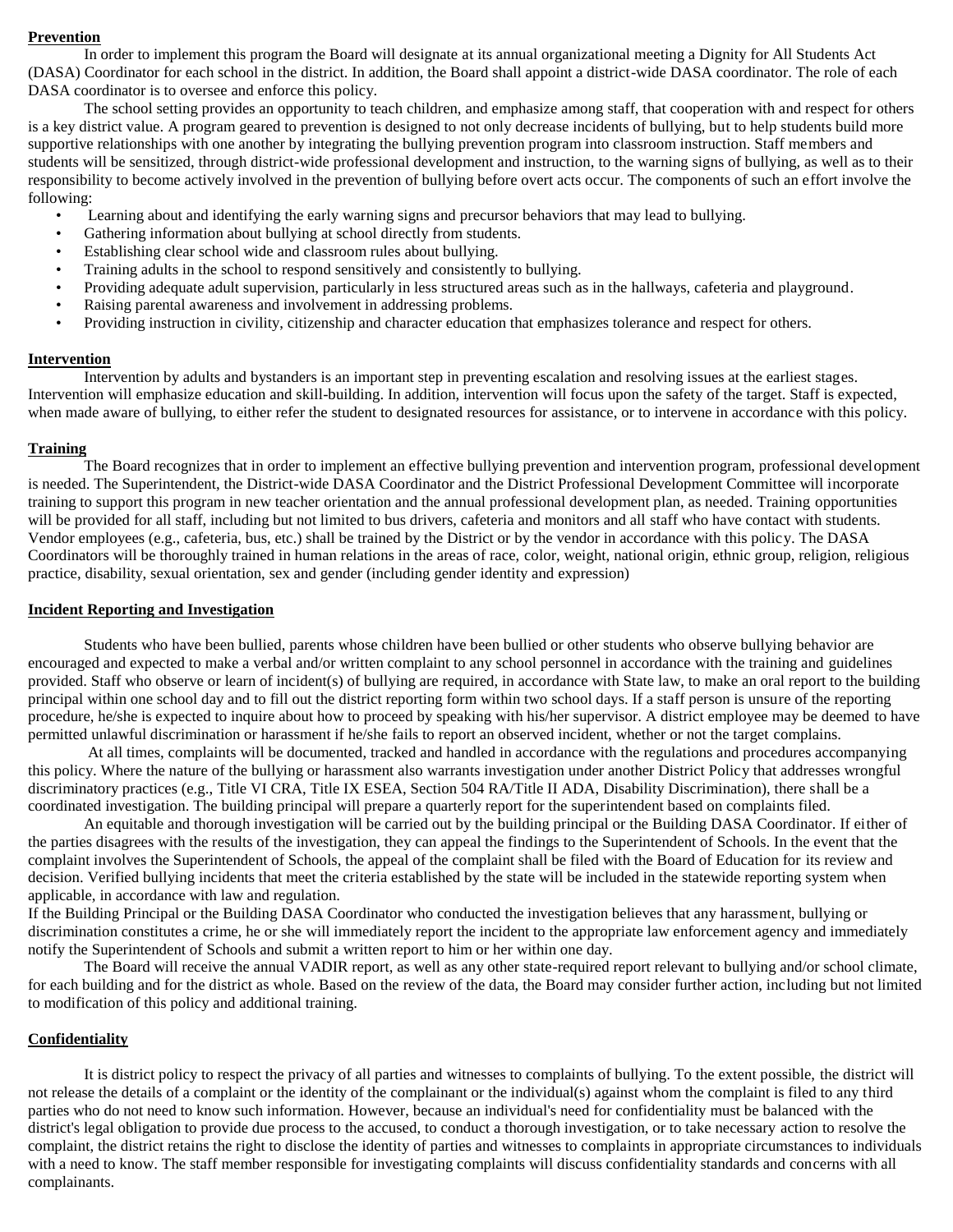If a complainant requests that his/her name not be revealed to the individual(s) against whom a complaint is filed, the staff member responsible for conducting the investigation shall inform the complainant that:

- 1. The request may limit the district's ability to respond to his/her complaint;
- 2. District policy and federal law prohibit retaliation against complainants and witnesses;
- 3. The district will attempt to prevent any retaliation; and
- 4. The district will take strong responsive action if retaliation occurs.

If the complainant still requests confidentiality after being given the notice above, the investigator will take all reasonable steps to investigate and respond to the complaint consistent with the request as long as doing so does not preclude the district from responding effectively to the bullying and preventing the bullying of other students.

### **Disciplinary Consequences/Remediation**

While the focus of this policy is on prevention, acts of bullying may still occur. In these cases, offenders will be given the clear message that their actions are wrong and the behavior must improve. Student offenders will receive in school guidance in making positive choices in their relationships with others. If appropriate, disciplinary action that is measured, balanced and age-appropriate will be taken by the administration in accordance with the district's Code of Conduct, as applicable. If the behavior rises to the level of criminal activity, law enforcement will be contacted.

Consequences for a student who commits an act of bullying shall be unique to the individual incident and will vary in method and severity according to the nature of the behavior, the developmental age of the student, and the student's history of problem behaviors, and must be consistent with the district's Code of Conduct. The District shall ensure the safety of the student or students against whom such harassment, bullying (including cyberbullying) was directed and take reasonable measures to prevent recurrence of the offending behavior.

### **Non-Retaliation**

All complainants and those who participate in the investigation of a complaint in conformity with state law and district policies, who have acted reasonably and in good faith, have the right to be free from retaliation of any kind.

### **Dissemination, Monitoring and Review**

This policy, or a plain language summary, shall be published in student registration materials, student, parent and employee handbooks, and posted on the district's website. The district will ensure that the process of reporting bullying is clearly explained to students, staff and parents on an annual basis. Each year, as part of the annual review of the Code of Conduct, this policy will be reviewed to assess its effectiveness and compliance with state and federal law. If changes are needed, revisions will be recommended to the Board for its consideration. The district will ensure that reporting of information to the public in conjunction with this policy will be in a manner that complies with student privacy rights under the Family Educational Rights and Privacy Act (FERPA).

| Cross-ref:  | 3420, Non-Discrimination and Anti-Harassment in the School District                                                   |
|-------------|-----------------------------------------------------------------------------------------------------------------------|
|             | 7551, Sexual Harassment of Students                                                                                   |
|             | 7553 Hazing of Students                                                                                               |
|             | 7310 School Conduct and Discipline                                                                                    |
| <u>Ref:</u> | Dignity for All Students Act, Education Law, §10 - 18                                                                 |
|             | Americans with Disabilities Act, 42 U.S.C. §12101 et seq.                                                             |
|             | Title VI, Civil Rights Act of 1964, 42 U.S.C. §2000d et seq.                                                          |
|             | Title VII, Civil Rights Act of 1964, 42 U.S.C. §2000e et seq.; 34 CFR §100 et seq.                                    |
|             | Title IX, Education Amendments of 1972, 20 U.S.C. §1681 et seq.                                                       |
|             | §504, Rehabilitation Act of 1973, 29 U.S.C. §794                                                                      |
|             | Individuals with Disabilities Education Law, 20 U.S.0 §§1400 et seq. Executive Law §290 et seq. (New York State Human |
|             | Rights Law) Education Law §§313(3), 3201, 3201-a                                                                      |
|             | 8 NYCRR 100.2(c), (1), (jj), (kk); 119.6                                                                              |
|             | Tinker v. Des Moines Independent Community School Dist., 393 US 503, (1969)                                           |
|             | Doninger v. Niehoff, 527 F.3d 41 (2d. Cir. 2008)                                                                      |
|             | Pollnow v. Glennon, 594 F.Sup. 220, 224 affd 757 F.2d. 496                                                            |
|             | Davis v. Monroe County Board of Education, 526 U.S. 629 (1999)                                                        |
|             | Gebser v. Lago Vista Independent School District, 524 U.S. 274 (1998) Faragher v. City of Boca Raton, 524 U.S. 775    |
|             | (1998)                                                                                                                |
|             | Burlington Industries v. Ellerth, 524 U.S. 742 (1998)                                                                 |
|             | Oncale v. Sundowner Offshore Services, Inc., 523 U.S. 75 (1998)                                                       |
|             | Franklin v. Gwinnett County Public Schools, 503 U.S. 60 (1992)                                                        |
|             | Mentor Savings Bank, FSB v. Vinson, 477 U.S. 57 (1986)                                                                |
|             | Appeal of KS. 43 Ed. Dept. Rep. 492                                                                                   |
|             | Appeal of Ravick 40 Ed. Dept. Rep. 262                                                                                |
|             | Appeal of Orman 39 Ed. Dept. Rep. 811                                                                                 |
|             | Adoption date: August 26, 2013                                                                                        |

Provided on the next page is an example of the 2017-18 Beacon City School District Dignity for All Students (DASA) incident reporting from which can be found in the Rombout Middle School Main Office or on the district website.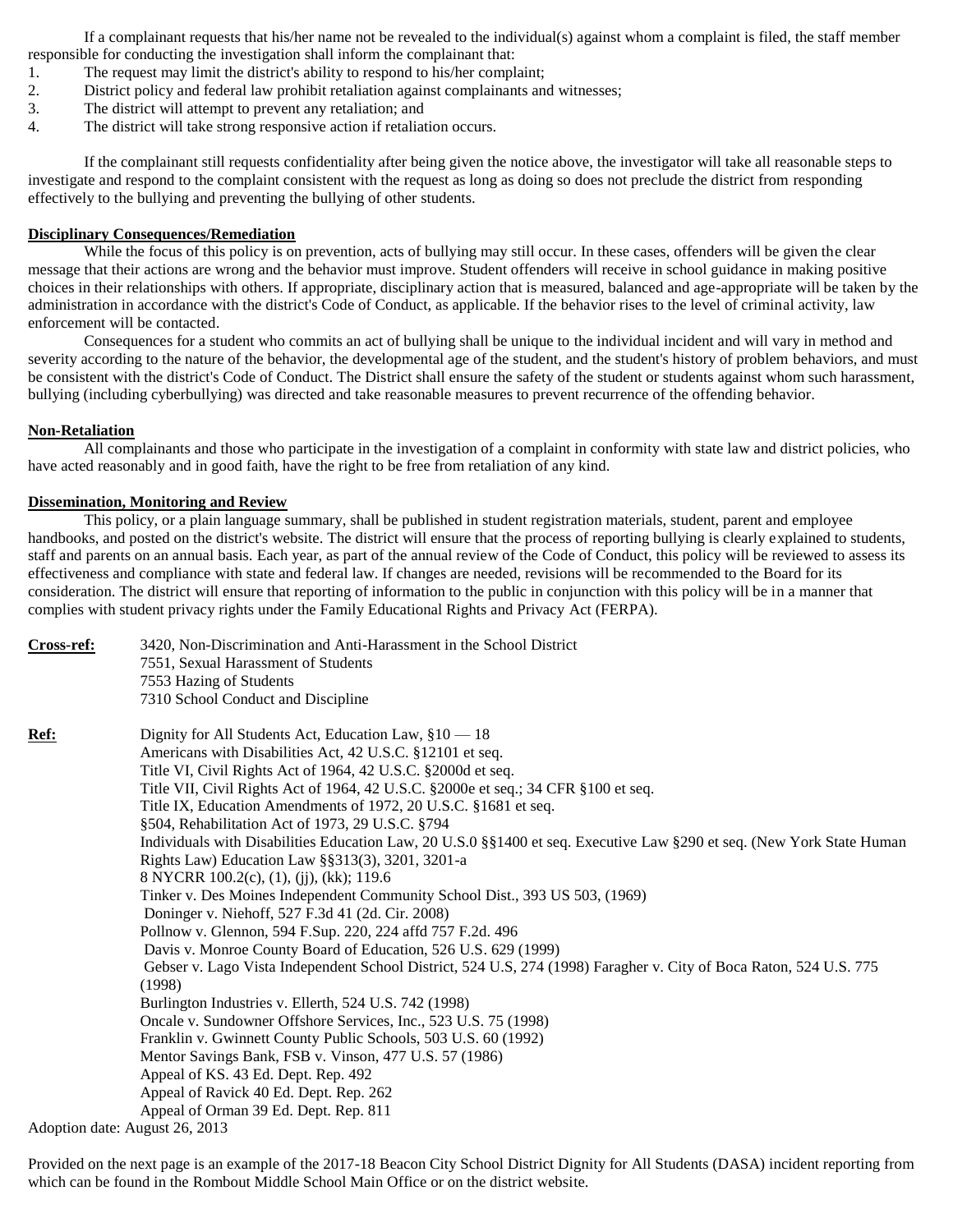**\*\*Note: This is an example of the form that can be found in the Rombout Middle School Main Office or on the district website\*\***



**The BCSD is committed to providing a safe, supportive environment free from harassment, bullying and discrimination for all students. The District encourages the involvement of staff, students, parents and community members in the implementation and reinforcement of the Dignity for All Students Act.** 

**DIRECTIONS:** Harassment, discrimination, intimidation, bullying and/or cyber-bullying are serious offenses. If you are a student, the parent/guardian of a student, a volunteer or visitor, and believe you or someone else has been the target of alleged bullying or harassment, please use this form to report all allegations. **ALL SCHOOL EMPLOYEES ARE REQUIRED TO REPORT ALLEGED VIOLATIONS.** 

**School/district personnel witnessing an incident or receiving a report of an incident must complete and submit this written report within two (2) school days.** *Note: School/district personnel must also orally notify the principal, superintendent or their designee no later than one school day after witnessing or receiving a report of an incident.* 

**All complaints will be treated in a confidential manner. Anonymous reports may limit the district's ability to respond to the complaint. A prompt and thorough investigation will be conducted for all incident reports.** Please complete this form and return it to a school administrator or Dignity Act Coordinator.

| <b>Name of Affected Student:</b> | Grade |
|----------------------------------|-------|
|                                  |       |

|                         | Name of Alleged Offender(s) (if known)             |                  |                                                                                  |  |
|-------------------------|----------------------------------------------------|------------------|----------------------------------------------------------------------------------|--|
| Grade                   |                                                    | Grade            |                                                                                  |  |
|                         |                                                    |                  | Name of school adult you've already contacted (if any) _________________________ |  |
|                         |                                                    |                  | School:                                                                          |  |
|                         | Where did incident happen? (Circle all that apply) |                  |                                                                                  |  |
| Classroom               | Hallway                                            | <b>Restroom</b>  | Cafeteria                                                                        |  |
| Locker Room             | School bus                                         | Bus Stop         | To/From school                                                                   |  |
| Social media            | Internet                                           | Sports Field/gym | School grounds                                                                   |  |
| Text/Cell phone         | School activity                                    | Off campus       |                                                                                  |  |
| Other (please describe) |                                                    |                  |                                                                                  |  |

# **What happened during this incident? (Check all that apply)**

 $\Box$  Hitting, kicking, shoving, spitting, hair pulling, throwing something at student, punching, pushing  $\Box$  Getting another person to hit or harm the student

- $\Box$  Teasing, taunting, name calling, making critical remarks in person, by phone, by email, etc.
- $\Box$  Making the student a target of jokes or put downs, humiliating, rejecting, or excluding the student

 $\Box$  Making rude and/or threatening statements or gestures

| $\Box$ Making the student fearful, demanding money or possessions, intimidating or exploiting the student |  |  |
|-----------------------------------------------------------------------------------------------------------|--|--|
|                                                                                                           |  |  |

 $\square$  Spreading harmful rumors or gossip

 $\Box$  Cyberbullying – Bullying by calling, texting, emailing, web posting, digital, electronic media

 $\Box$  Other (please describe)

# **Who was involved in the incident?**